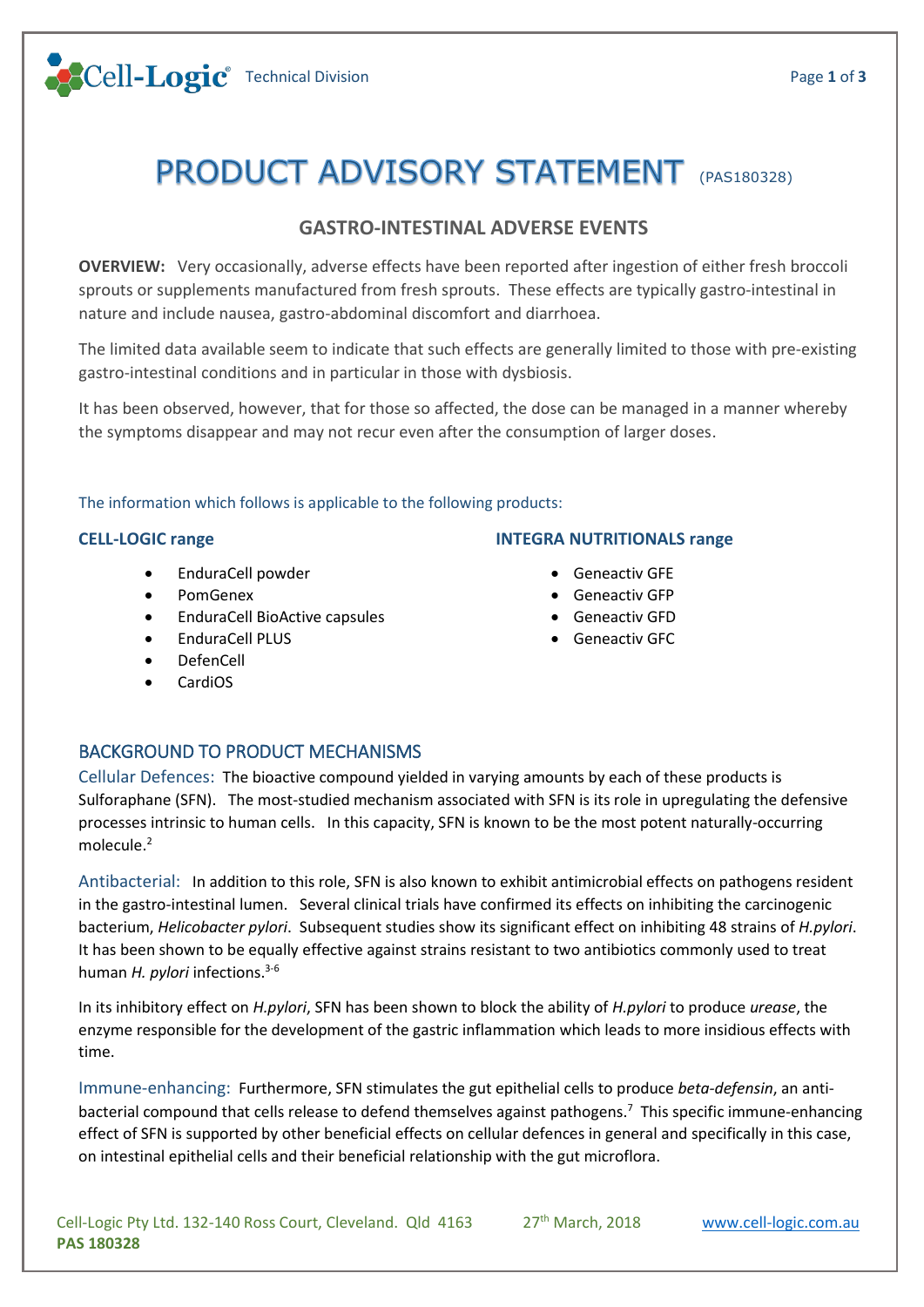

#### CLINICAL RELEVANCE

Intestinal Dysbiosis: Intestinal dysbiosis is a condition defined by an imbalance between the desirable commensal organisms that inhabit the gut lumen and the undesirable species that may also reside there and which may be potentially pathogenic.

In individuals with either known or unknown dysbiosis, SFN may destroy pathogens or otherwise undesirable organisms. If the effect is significant, the resultant die-off effect is likely to increase the quantity of microbial degradation products in the gut lumen. Those products that are unable to be adequately detoxified by the intestinal epithelial cells will be carried by the portal circulation to the liver for its more intensive detoxification.<sup>8</sup> If the quantity of microbial degradation products being produced exceeds the body's ability to detoxify them, the Individual may experience adverse symptoms; such symptoms may include gastro-abdominal discomfort, diarrhoea and nausea.

Biofilm degradation: *In vitro* studies have shown that SFN can degrade periodontal biofilms that typically prevent the resolution of infections.<sup>9</sup> In so doing, SFN exposes the microbes to attack by elements of both the innate and adaptive immune system. Mucosal biofilm communities are also known to inhabit the human intestinal tract, such that there is the potential for SFN to disrupt biofilms here and in so doing, release a significant population of microbes into the intestinal mucosa, thereby upregulating and potentially overloading detoxification pathways.<sup>7,10</sup> Such responses can be responsible for the unpleasant gut symptoms described above.

#### THEORETICAL INTERPRETATION

Of the few reports we have received of adverse effects, seemingly following the ingestion of a SFN-yielding supplement, it is apparent that very few patients do experience these effects. The limited data available would seem to indicate that the patients most likely to be affected already have a gastro-intestinal condition, possibly dysbiosis.

It has also been observed that when those so affected are advised in the manner described below, the symptoms disappear and do not return, even after returning to the dose that initially appeared to trigger the adverse effects. This response would indicate that in susceptible individuals, a lower dose of SFN is more appropriate in the short term, with the intent to slow down the anti-microbial and detoxification processes.

#### HOW TO ADDRESS THESE EFFECTS

Our experience indicates that the following approach provides a satisfactory resolution to the issue:

- Discontinue the source of the SFN.
- Assuming that this resolves the symptoms, resume the product at a much smaller dose. This dose may be as little as will fit on the tip of a sharp vegetable knife blade.
- Take one such dose daily for a few days to ensure that the gastrointestinal area remains comfortable.
- Gradually increase the dose by taking a second similar dose per day.
- Repeat the process by increasing a little each day, monitoring symptoms to determine daily dose.
- Typically, within 2 weeks, the standard recommended dose can be taken without ill effect.
- Those with known dysbiosis or other gastrointestinal symptoms will typically find that these symptoms have either partially or fully cleared.